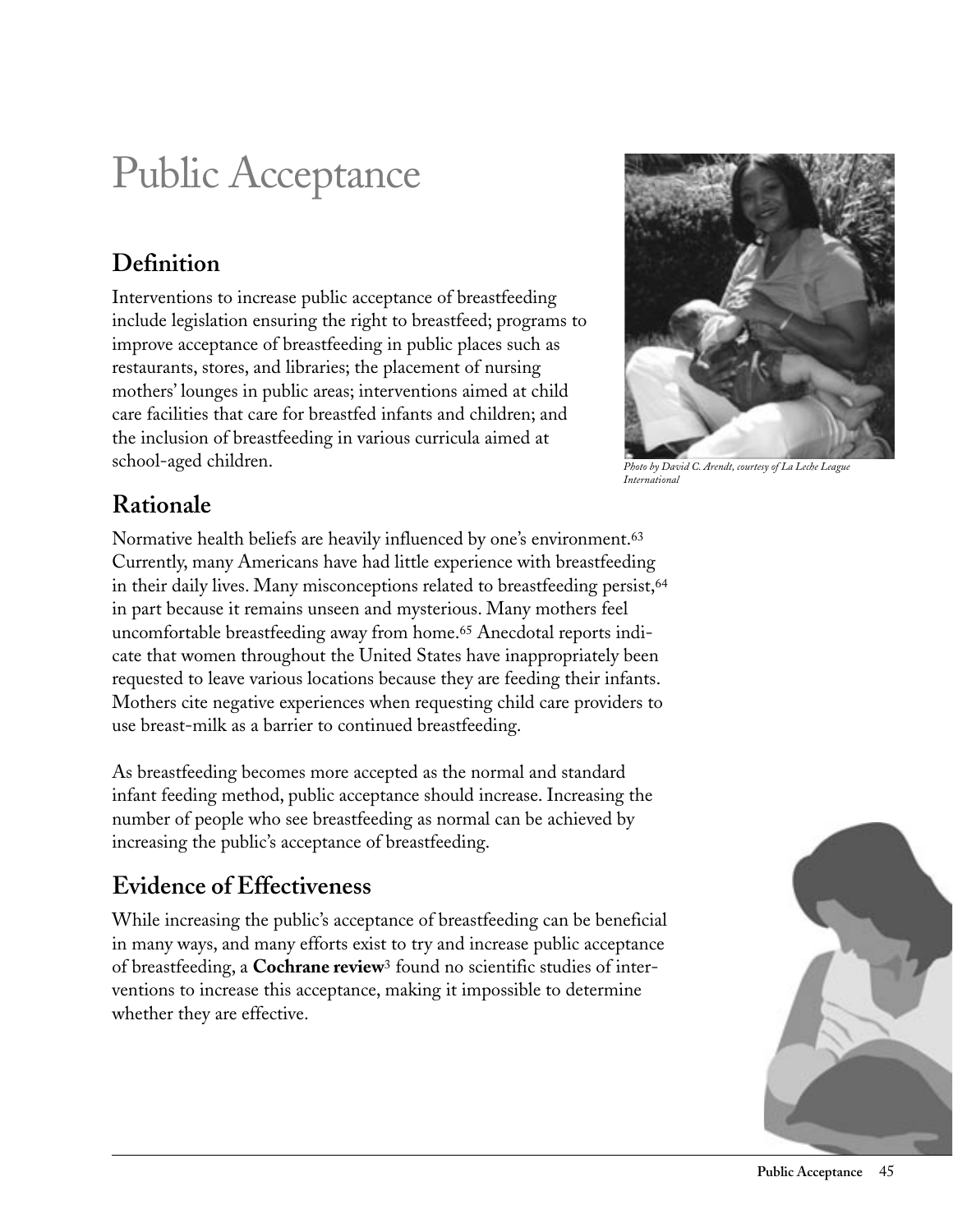# **Description and Characteristics**

Both federal and state laws have been enacted that specifically allow women to breastfeed in any place they are otherwise legally allowed to be. Legislation in some states exempts from jury duty mothers who are breastfeeding. As of May 2004, the federal government and 34 states had enacted legislation on breastfeeding.

Several states and breastfeeding coalitions have established Breastfeeding Welcome Here materials for distribution to restaurants, stores, and other public locations. These materials generally include basic information for merchants and staff on supporting customers who breastfeed as well as

items for public display, such as window stickers and table tents (print materials on tables generally found in restaurants).

Many public places, such as malls, airports, zoos, hospitals, libraries, and museums, have established areas for breastfeeding known commonly as nursing mothers' lounges. These rooms are typically set away from hightraffic areas and often have comfortable seating and lighting, a few toys for children, and reading material for mothers. The lounges are distinct and detached from public restrooms.

Also, some child care facilities offer specific training for staff regarding the appropriate handling of human milk and working with breastfeeding mothers to establish the most appropriate and supportive care of their children. Some child care facilities actively solicit families with breastfeeding infants and children and use many of the same materials as those employed by restaurants and stores to indicate their support of breastfeeding. *Photo by David C. Arendt, courtesy of La Leche League International*

> In addition, schools have integrated education on breastfeeding into a wide variety of disciplines. Breastfeeding can be effectively and appropriately explored across the grades with age-appropriate examples and images. Effective approaches involve incorporating breastfeeding into larger academic disciplines, such as biology, psychology, nutrition, and art, rather than addressing it as a stand-alone theme.

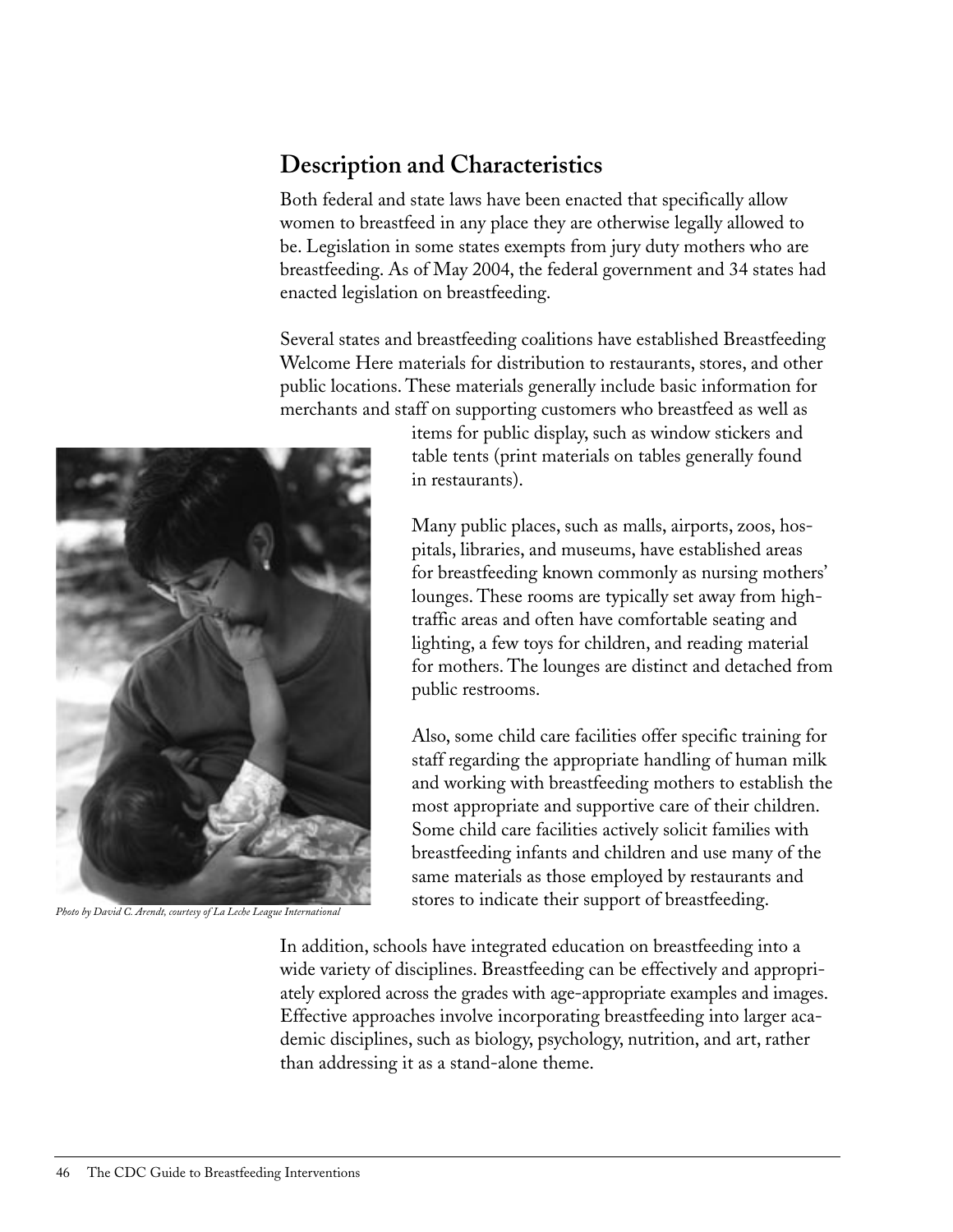# **Program Examples**

### *Legislation*

California has four major pieces of legislation directly related to breastfeeding. Two of these (the 1998 *Breastfeeding at Work* law and the 2002 *Lactation Accommodation* legislation) were described in an earlier section (Support for Breastfeeding in the Workplace). The 1997 *Personal Rights: Breastfeeding* law states that a mother may breastfeed her child in any location where the mother and child are authorized to be present. The 2000 *Jury Service: Breastfeeding* provision exempts breastfeeding mothers from jury duty and requires the state not to make the mother appear in court to present her request.

#### *Support of Breastfeeding by Merchants and Other Businesses*



The San Diego County Breastfeeding Coalition has a *Breastfeeding Welcome Here* program in which merchants and other businesses may order window stickers with a graphic of a **breastfeeding dyad** and the words "Breastfeeding Welcome Here" along with information about supporting their customers who breastfeed.

### *Child Care Facilities*

The Mississippi Department of Health WIC program has developed a training curriculum for child care providers entitled *How to Support a Breastfeeding Mother: A Guide for the Childcare Center*. The curriculum incorporates guidelines for providers on how to support breastfeeding mothers as well as guidelines for the storage and handling of expressed milk. This curriculum has been adopted by other state health departments



across the United States. The curriculum and teaching materials are all available free for download from the Texas Department of Health (http://www.dshs.state.tx.us/ wichd/bf/handoutstext.shtm).